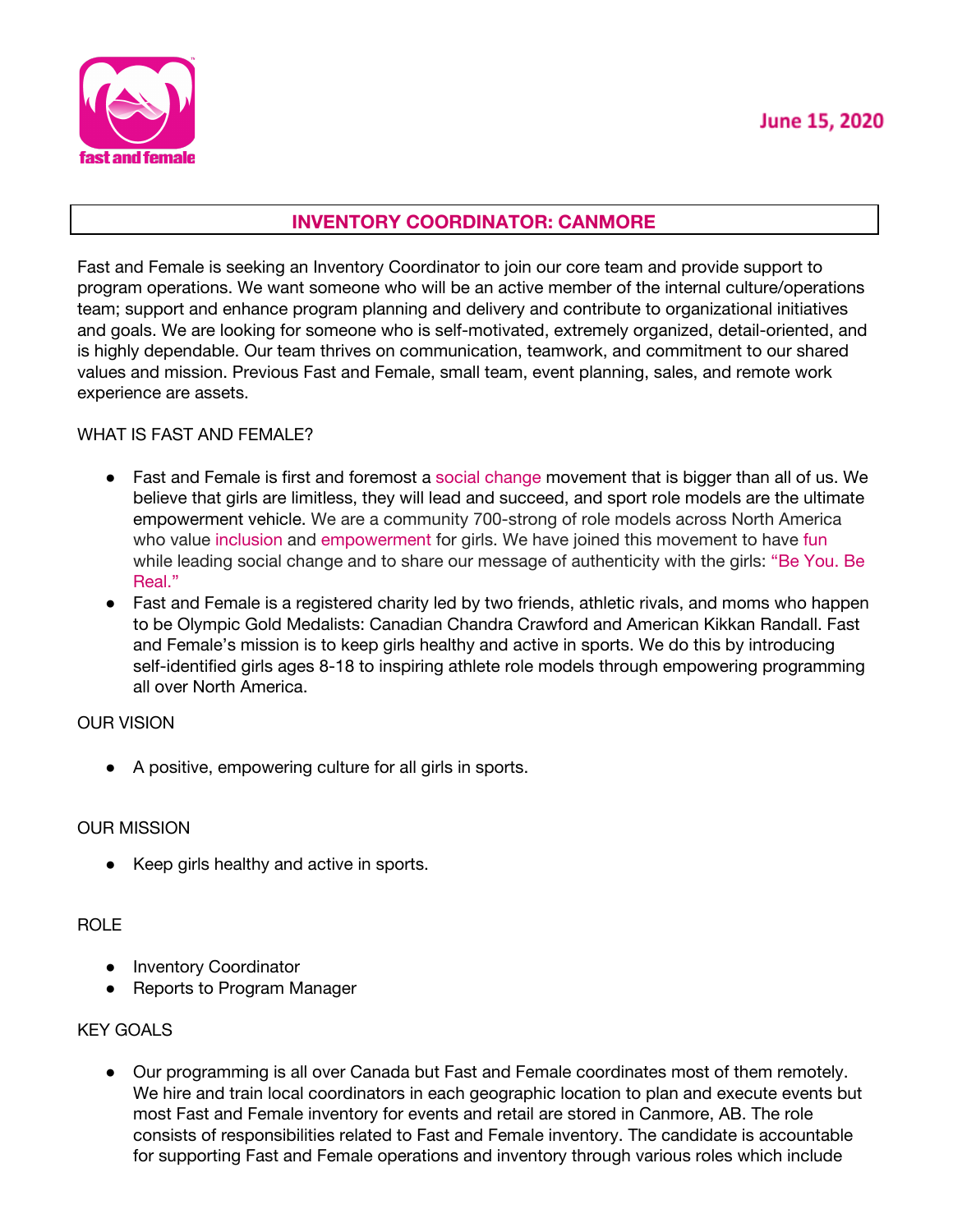

but are not limited to; managing the Canmore inventory space, completing associated tracking and reporting tasks and documents, sending and receiving inventory to and from events and vendors, transporting inventory to regional locations, and branding support.

# **ACCOUNTABILITIES**

- General Inventory Management + Additional F&F Tasks
	- o Use Inventory tracking spreadsheets and Square to track and record inventory counts on a regular basis as items are shipped, received, sold, and gifted.
	- o Provide insight to Manager as to quantities of products and potential need for re-ordering
	- o Manage and organize all inventory in the Canmore Storage Space. Responsible for ensuring security of F&F inventory and restricting access to storage space
	- o Keep storage tidy and organized
	- o With core Team, develop mechanisms to increase the efficiency of inventory tracking and merchandise storage
	- o Count inventory at the end of each quarter using CRA-approved recording practices
	- o Collect Fast and Female mail from the post box at 100-1995 Olympic Way, Canmore, AB on a weekly basis and mail/courier items to Financial lead in Calgary on a bi-weekly or monthly basis.
- Event Inventory
	- o Event inventory shipping and receiving on an event-by-event basis
	- o Work with Event Manager and Event Support Coordinators to determine what items are needed for events
	- o Count and pack items in the Canmore Storage Space and update master inventory trackers and event inventory sheets
	- o Ship via Canada Post or UPS using the most cost-effective methods possible (bulk shipping, early dates, etc.)
	- o Communicate shipping details and tracking numbers
	- o Receive leftover event items and various shipments from Fast and Female's mailbox (100-1995 Olympic Way, Canmore, AB T1W1Z4)
	- o Support key Fast and Female retail sales events
	- o Assist in coordinating contractors and volunteers for merchandise sales events
	- o Prepare merchandise for merchandise sales events
	- o Ensure that all items are checked for damage upon return to storage space

## DESIRED KNOWLEDGE & SKILLS

- Retail sales experience
- Spreadsheet management a requirement (Excel)
- Basic accounting
- Strong communication skills